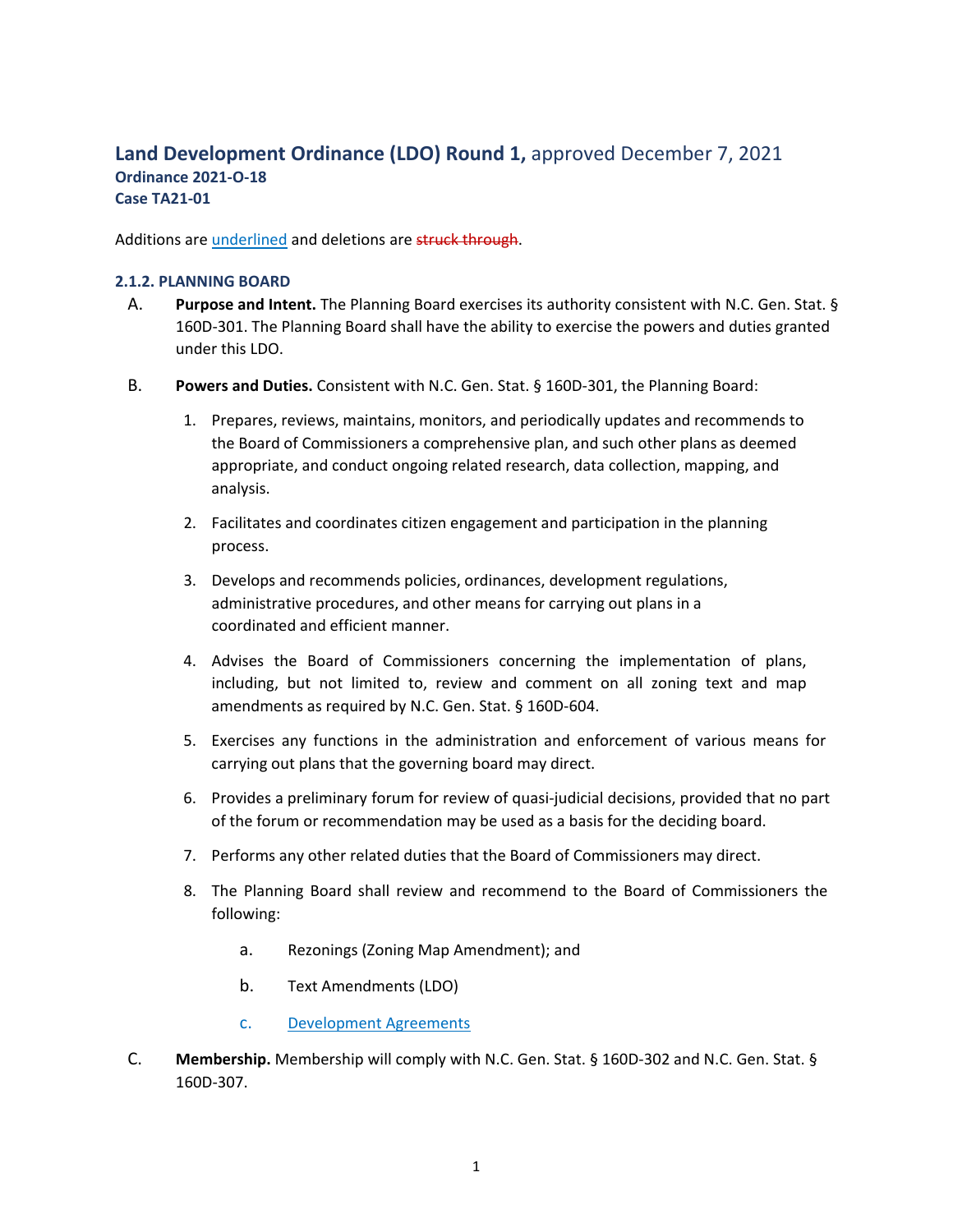- 1. The Planning Board shall consist of seven members. Four members shall be citizens living within the corporate limits of the municipality, and three members shall be residents of the county living within the extraterritorial jurisdiction. The members residing within the municipality shall be appointed by the Board of Commissioners, and the members residing within the extraterritorial jurisdiction shall be appointed by the Board of County Commissioners upon receipt of a resolution from the Board of Commissioners requesting that those appointments be made. In the event the Board of County Commissioners fails to make the appointments requested within 90 days of receipt of the resolution, the Board of Commissioners shall make the appointments.
- 2. Members' successors shall be appointed for terms of three years. Vacancies occurring for reasons other than expiration of terms shall be filled for the period of the unexpired term. Vacancies shall be filled by the legislative body responsible for the original appointment.
- D. **By‐Laws and Rules of Procedure.** The Planning Board shall maintain by‐laws which shall be updated once a year. By-laws shall be consistent with N.C. Gen. Stat. § 160D-308.
- E. **Conflicts of Interest.** The Planning Board shall abide by N.C. Gen. Stat. § 160D‐109.
- F. **Oath.** Members of the Planning Board, before entering their duties, shall qualify by taking an oath as required by N.C. Gen. Stat. § 160D‐309.
- G. **Voting Rights.** Members appointed from the extraterritorial jurisdiction shall have equal rights, privileges, and duties with the other members of the Planning Board, regardless of whether the matters at issue arise within the city or within the extraterritorial area.

### **2.1.3. BOARD OF ADJUSTMENT**

- A. **A. Purpose and Intent.** The Board of Adjustment exercises its authority consistent with N.C. Gen. Stat. § 160D‐302.
- B. **B. Powers and Duties.** The Board of Adjustment shall review and decide:
	- 1. Appeals; and
	- 2. Variances.
- C. **Membership.** Membership will comply with N.C. Gen. Stat. § 160D‐302 and N.C. Gen. Stat. § 160D‐307.
	- 1. The Board of Adjustment shall consist of five members. Three members shall be citizens living within the corporate limits of the municipality, and two members shall be residents of the county living within the extraterritorial jurisdiction. The members residing within the municipality shall be appointed by the Board of Commissioners, and the members residing within the extraterritorial jurisdiction shall be appointed by the Board of County Commissioners upon receipt of a resolution from the Board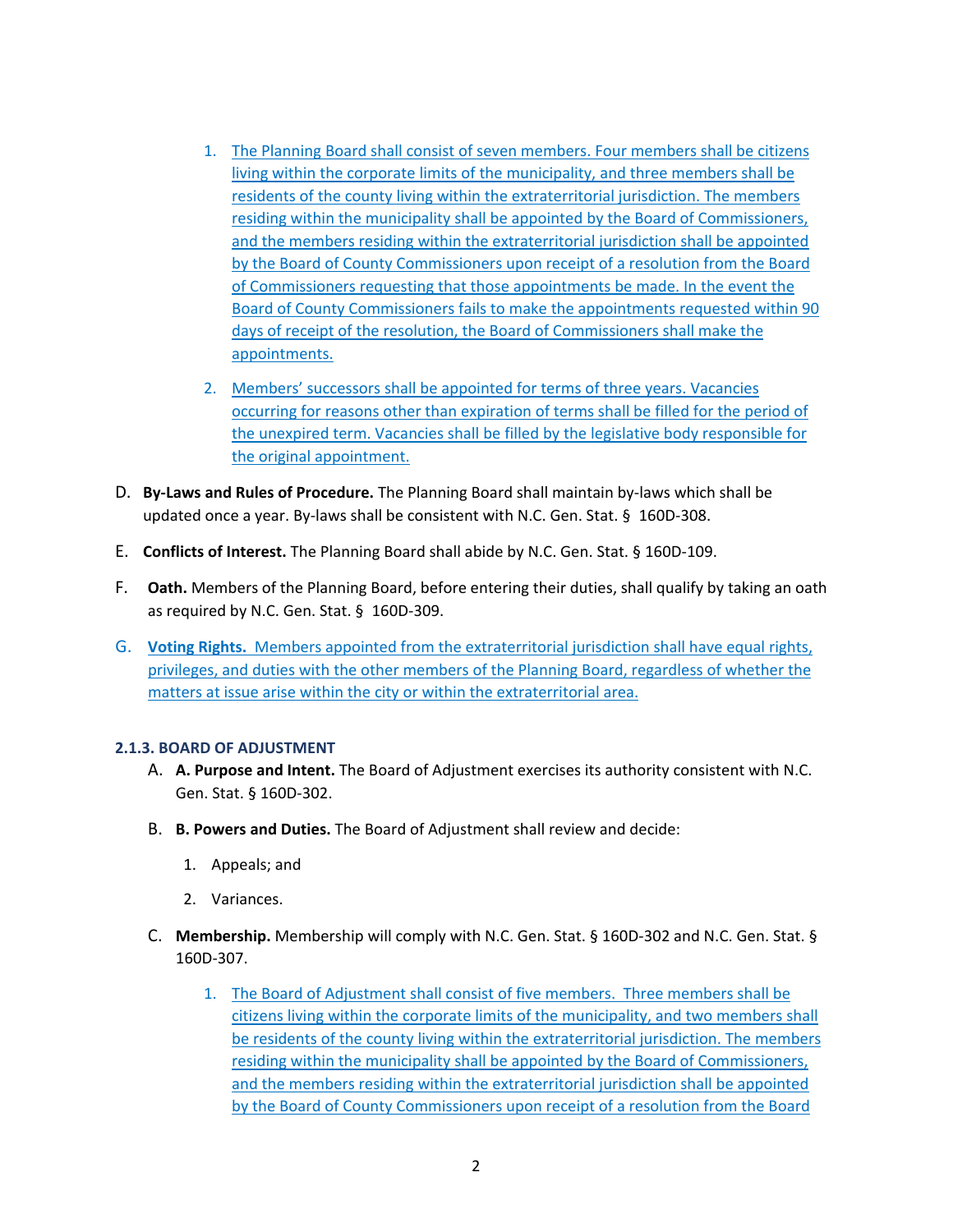of Commissioners requesting that those appointments be made. In the event the Board of County Commissioners fails to make the appointments requested within 90 days of receipt of the resolution, the Board of Commissioners shall make the appointments.

- D. **By‐Laws and Rules of Procedure.** The Board of Adjustment shall maintain by‐laws which shall be updated once a year. By‐laws shall be consistent with N.C. Gen. Stat. § 160D‐308.
- E. **Decisions and Appeals.** Quasi‐judicial (evidentiary) decisions shall be in accordance with N.C. Gen. Stat. § 160D‐405 and 160D‐406.
- F. **Conflicts of Interest.** The Board of Adjustment shall abide by N.C. Gen. Stat. § 160D‐109.
- G. **Oath.** Members of the Board of Adjustment, before entering their duties, shall qualify by taking an oath as required by N.C. Gen. Stat. § 160D‐309.
- H. **Voting Rights.** Members appointed from the extraterritorial jurisdiction shall have equal rights, privileges, and duties with the other members of the Board of Adjustment, regardless of whether the matters at issue arise within the city or within the extraterritorial area.

### **3.2.1. GENERAL COMMERCIAL (GC)**

- C. **Setback Reductions.** Setback reductions of up to sixty‐five (65) percent shall be allowed within the Main Street Corridor if all of the following are provided:
	- 1. Buildings and community gathering spaces define no less than two-thirds of street frontage;
	- 2. Vehicular surface areas are limited to no more than one-third of property frontage; and
	- 3. A minimum ten‐foot wide sidewalk or multi‐use trail is provided along Main Street.

In addition to the foregoing, at least two of the following shall be provided:

- 4. Enhanced landscaping, visible from the public right-of-way, that exceeds LDO standards by at least twenty-five (25) percent;
- 5. A privately maintained community gathering space or green space, at least one‐ thousand two hundred (1,200) square feet, that is publicly accessible;
- 6. Art installations visible from the public right‐of‐way.

### **3.4.2. ACTIVITY CENTER (AC)**

C. **Minimum Size.** An AC district development shall be a minimum twenty‐five (25) three (3) acres in size. A maximum fifty (50) percent of gross acreage can be dedicated to residential uses.

# **3.4.3. NEIGHBORHOOD CENTER (NC)**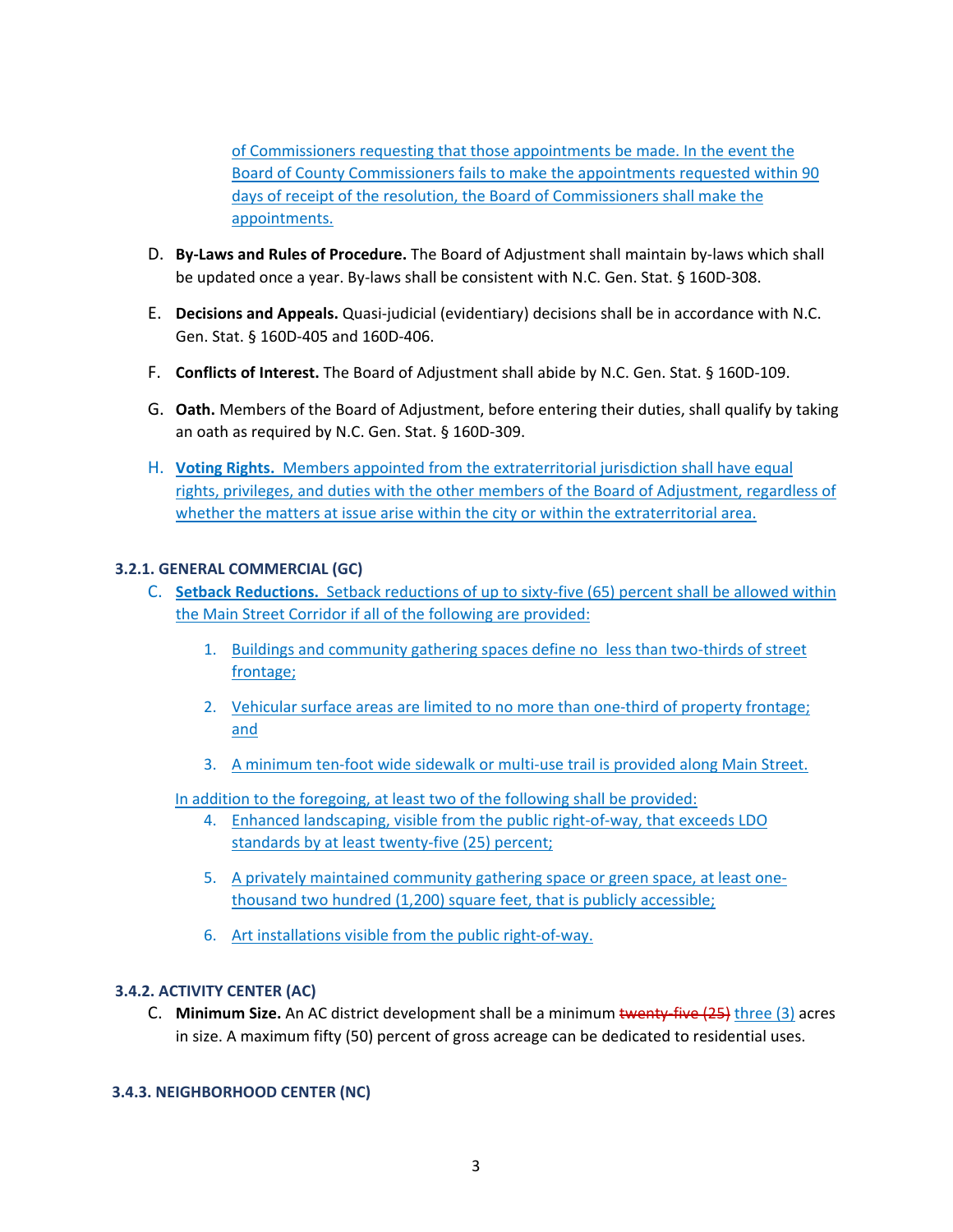C. **Minimum Size.** An NC district development shall be a minimum twenty (20) acres in have no minimum size. A maximum seventy‐five (75) percent of gross acreage can be dedicated to residential uses.

### **4.2.3. PERMITTED AND SPECIAL USES IN WATERSHED OVERLAY**

- A. **Watershed Overlay:** Only the following uses are allowed in the Watershed Overlay:
	- 1. Agricultural Uses.
	- 2. Single Family Uses.
	- 3. Assembly/Church.
	- 4. Lodge or Private Club.
	- 5. Family Care Facility.
	- 6. Home Occupations.
	- 7. Schools.
	- 8. Day Care.
	- 9. Medical Facility.
	- 10. Parks/Public Recreation Facilities.
	- 11. Minor and Major Utility.
	- 12. Residential Care.
	- 13. Signs
	- 14. Uses and buildings customarily accessory to the above‐permitted uses in accordance with Section 5.5 of this LDO.
	- 15. Market and sales of produce and seasonal goods.
	- 16. Public Facilities.

#### **Table 5.1. Permitted Principal Use Table**

Add Public Facilities under Civic Uses and identify as "P" in the following zoning districts: GC, CH, OP, GI, and BT.

Add " $P''$  for "Recreation, Indoor" and Recreation, Outdoor" under the OP zoning district.

### **6.1.2. GENERAL STANDARDS**

*Note: The standards for temporary signs were copied from the previous Unified Development Ordinance (UDO) and will be re‐visited with the next round of LDO amendments.*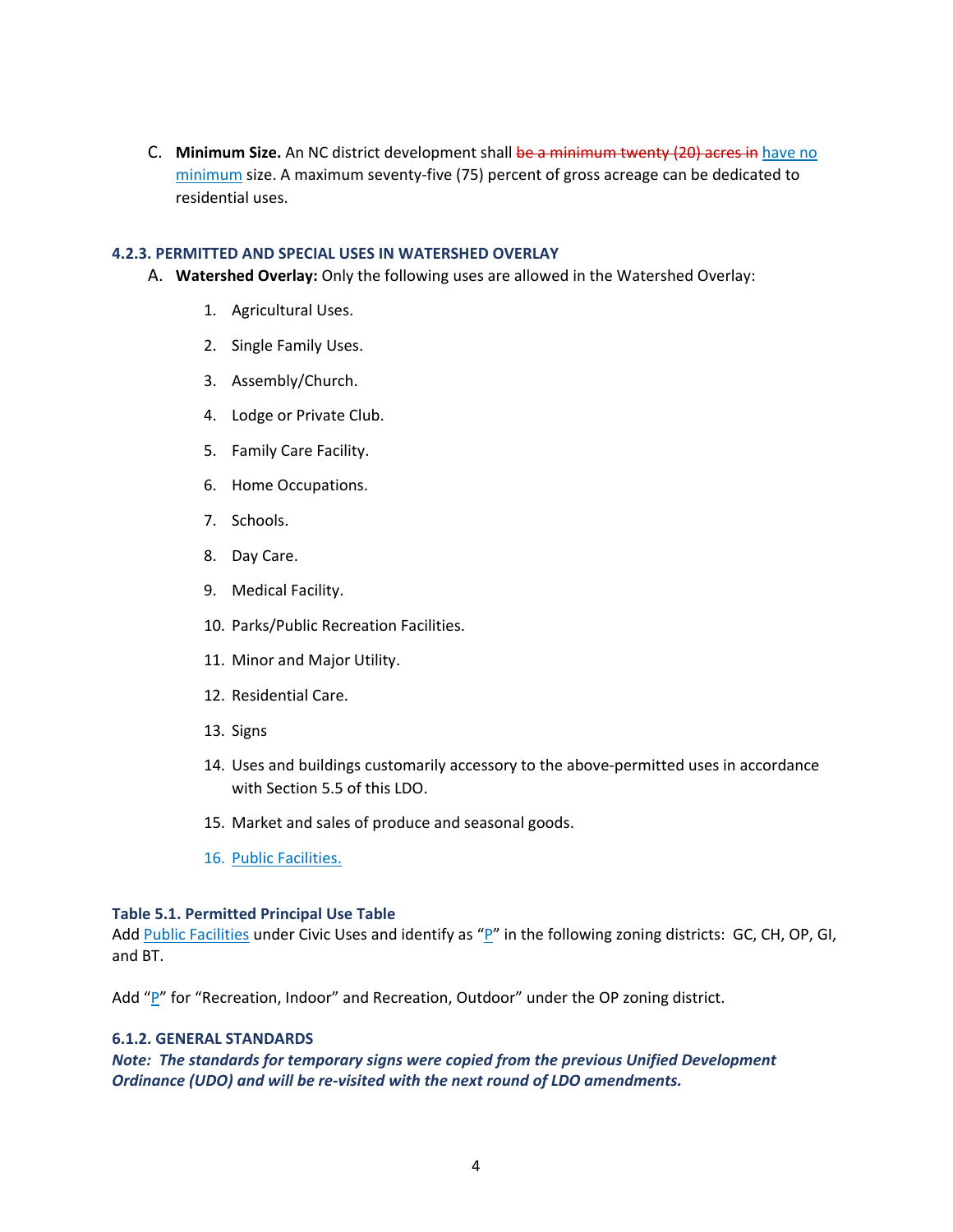- N. **Temporary Signs.** Temporary signs may be permitted in any district for a maximum thirty (30) days. Temporary signs shall be limited to six (6) square feet.The following temporary signs are permitted in addition to any allowed sign above and such temporary sign requires a sign permit.
	- 1. Street banners. The Town Manager or his/her designee may issue a permit for the placement of a street banner in conjunction with a special event permit approved by the Board of Commissioners. The lowermost portion of the street banner shall not extend below 15 feet above the grade of the right-of-way. Street banners shall be limited in size 110 square feet per face. The applicant shall provide proof of coordination with the owner(s) of the pole(s) to which the banner will be attached and shall accept any and all liability associated with the street banner and its means of attachment. Street banners are to be maintained in connection with an approved special event. As such, a street banner may be hung no more than 15 days prior to the event, and shall be removed no later than 72 hours following the conclusion of the event. Such street banner is subject to an encroachment agreement or other license from the governmental authority having control of such right‐of‐way.
	- 2. Construction site identification signs. Naming the project, developer, contractors, and others connected with the construction, sale or lease of structures, and related information, are permitted. Not more than one such sign may be erected per site, and it may not exceed 32 square feet in area or six feet in height. Permits for such signs shall be limited to 18 months, with an 18‐month permit renewable option. Permits for such signs shall be limited to a maximum of three years which includes the original permit time period provided:
		- a. Such signs are not erected prior to development permit approval of the project identified;
		- b. That such permit has not expired and;
		- c. The signs are maintained in good condition and appearance as determined by the Planning Director.
		- d. Any such sign shall be removed within ten days after the issuance of the final occupancy permit or where a site, development permit approval has expired. A one‐year permit renewal beyond the three‐year maximum time period may be granted only in limited instances if the Planning Director finds conditions such as extreme financial hardships, changes in project ownership status, or similar issues are preventing the sale or completion of the project.
	- 3. Special events signs. Signs or banners advertising special events must be on private property and shall not be permitted within public rights-of-way. Permits for such banners or signs shall be limited to 30 days and no more than three times each year. Any such banner or sign shall be removed within ten days after the event was advertised, and it shall not exceed 32 square feet in area or six feet in height.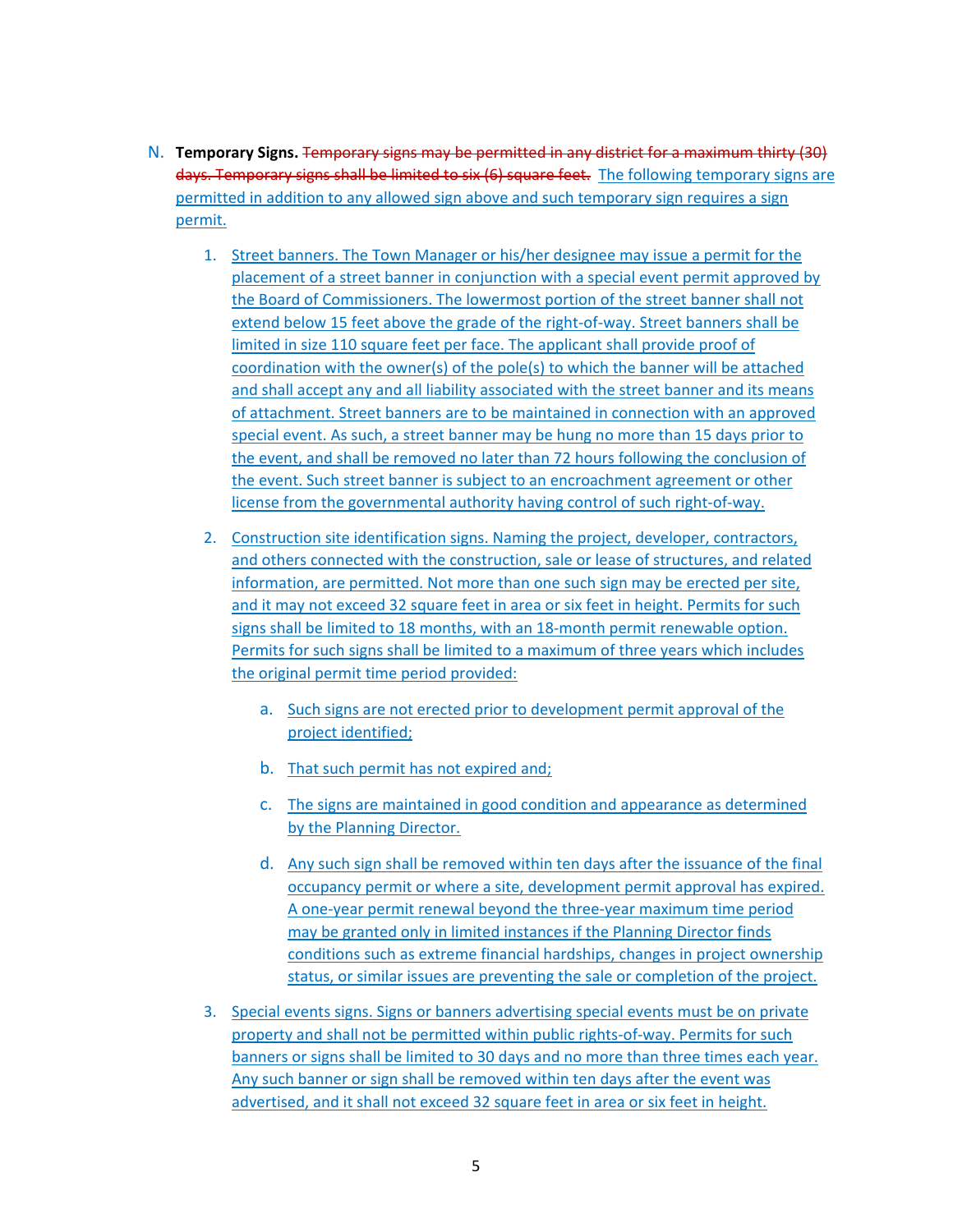- 4. Temporary Directional Signs. A temporary directional sign, provided to direct vehicular or pedestrian traffic to a location on premise or off‐premise shall be permitted in any zoning district in accordance with the following standards:
	- a. Sign Surface Area. A temporary directional sign shall not exceed six square feet.
	- b. Setback. In compliance with this Article, no sign shall be located in a public right‐of‐way. Further, temporary directional sign shall be located a minimum of five feet from the back of a sidewalk, or ten feet from the edge of pavement or back of curb where no sidewalk exists and shall not interfere with clear sight triangles at driveways or intersections.
	- c. Maximum Height. The maximum height of a temporary directional sign shall be 42 inches.
	- d. Duration of Display. Temporary directional sign shall be permitted from 5:00 p.m. on Friday through 9:00 a.m. on the following Monday. Where a sign is not erected in compliance with these provisions, such sign(s) is subject to forfeiture to the Town. The Town is not responsible for loss or damage to such signs.
	- e. Anchoring. A temporary directional sign shall be temporarily secured to prevent such sign from creating a hazard due to high winds or storms. It is the responsibility of the sign owner to secure such sign.
	- f. Maximum Quantity. No more than six temporary directional sign shall be permitted at any time.
	- g. Prohibited Use. Use of appurtenances with temporary directional sign is prohibited.
	- h. Permit expiration. Permits for such temporary directional sign shall be issued up to maximum of 12 months and shall expire on December 31 of each year. Permits for such signs shall be subject to an annual renewal beginning January 1 of each year as a new permit.
	- i. Sign Location. The provisions of this section shall only apply along the major streets or road maintained by the NC Department of Transportation and Town maintained, Granite Falls Blvd. All other areas not along these listed street shall be subject to the following:
		- i. Sign Surface Area. A temporary directional sign shall not exceed six square feet.
		- ii. Setback. In compliance with this Article, sign may be located in a public right‐of‐way of any Town maintain street. Further,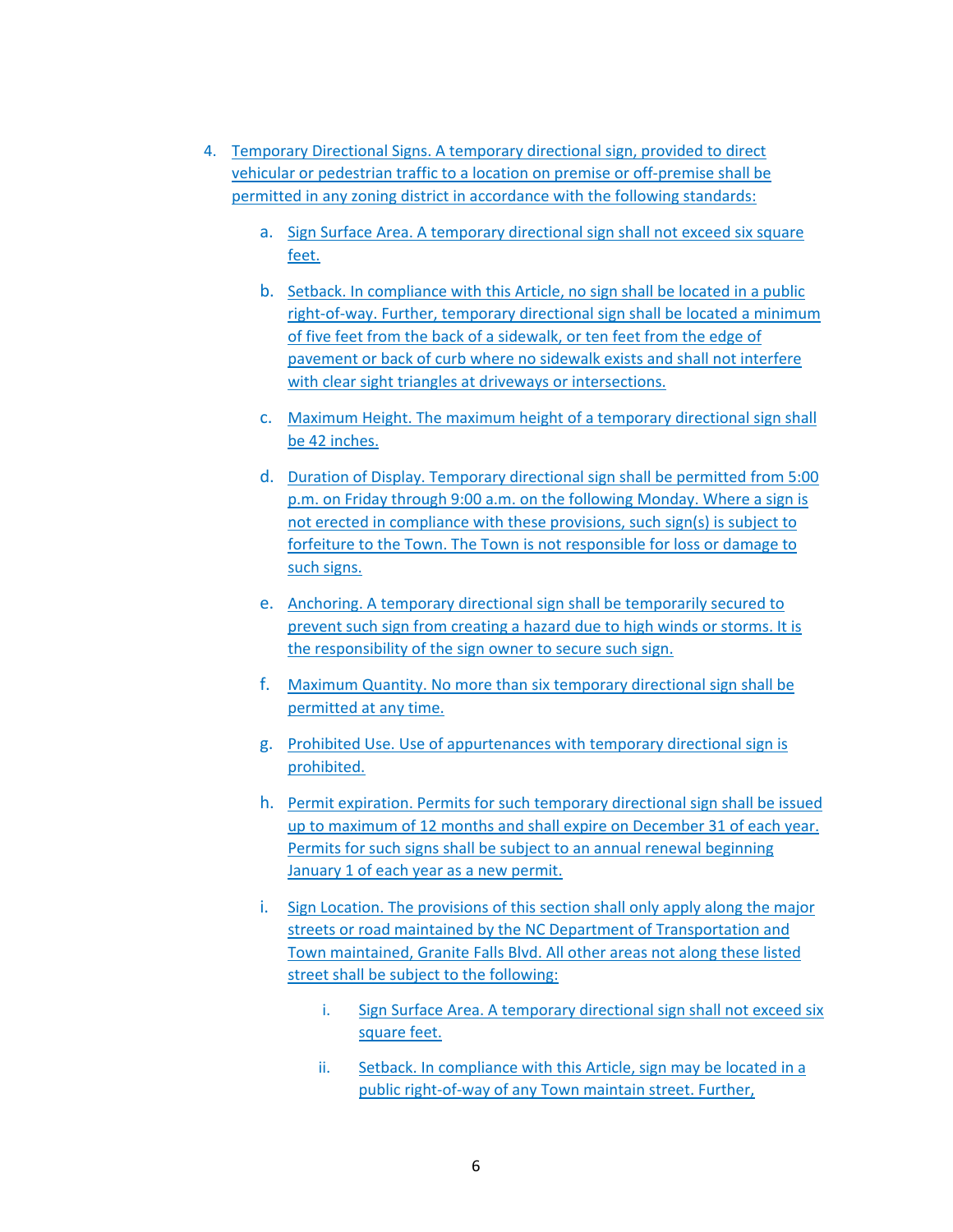temporary directional sign shall be located a minimum of three feet from the back of any sidewalk, or from the edge of pavement or back of curb where no sidewalk exists and shall not interfere with clear sight triangles at driveways or intersections.

- iii. Maximum Height. The maximum height of a temporary directional sign shall be 42 inches.
- iv. Prohibited Use. Use of appurtenances with temporary directional sign is prohibited.
- 5. The application for a permit under the above noted sections and the enjoyment of the rights to display signage pursuant to this section constitute an authorization by the owner of the sign that the Town may remove and destroy the sign if the owner fails to remove the sign within ten days of the expiration of the last permit issued for the sign. If the sign is located on private property, the application for the permit for the sign and the enjoyment of the right to display such signage constitutes authorization for the Town to enter upon such private property to remove the sign pursuant to the above noted sections.

### **Table 6.2.2.2. Required Perimeter Buffer by District**

Replace the second "RM" with "MH".

### **6.8. DESIGN STANDARDS**

### **6.8.1 PURPOSE, INTENT AND APPLICABILITY**

- C. **Exemptions.** The standards of this section shall not apply to the following:
	- 1. New non-residential buildings less than five-thousand (5,000) square feet.
	- 1. Development located in the Industrial zoning district (see Section 6.8.7: Industrial Design Standards).
	- 2. Conversion of a building from one (1) permitted principal use to another permitted principal use.

### **6.9. ADMINISTRATIVE MINOR MODIFICATIONS**

- A. **Changes.** After a development approval has been issued, no deviations from the terms of the application or the development approval may be made. Notwithstanding the foregoing, the Land Development Administrator may approve the following minor modifications to development approvals by administrative action:
	- 1. Minor adjustments to the reconfiguring of parking design if number of parking spaces remain the same and internal traffic patterns of the parking areas remain substantially the same;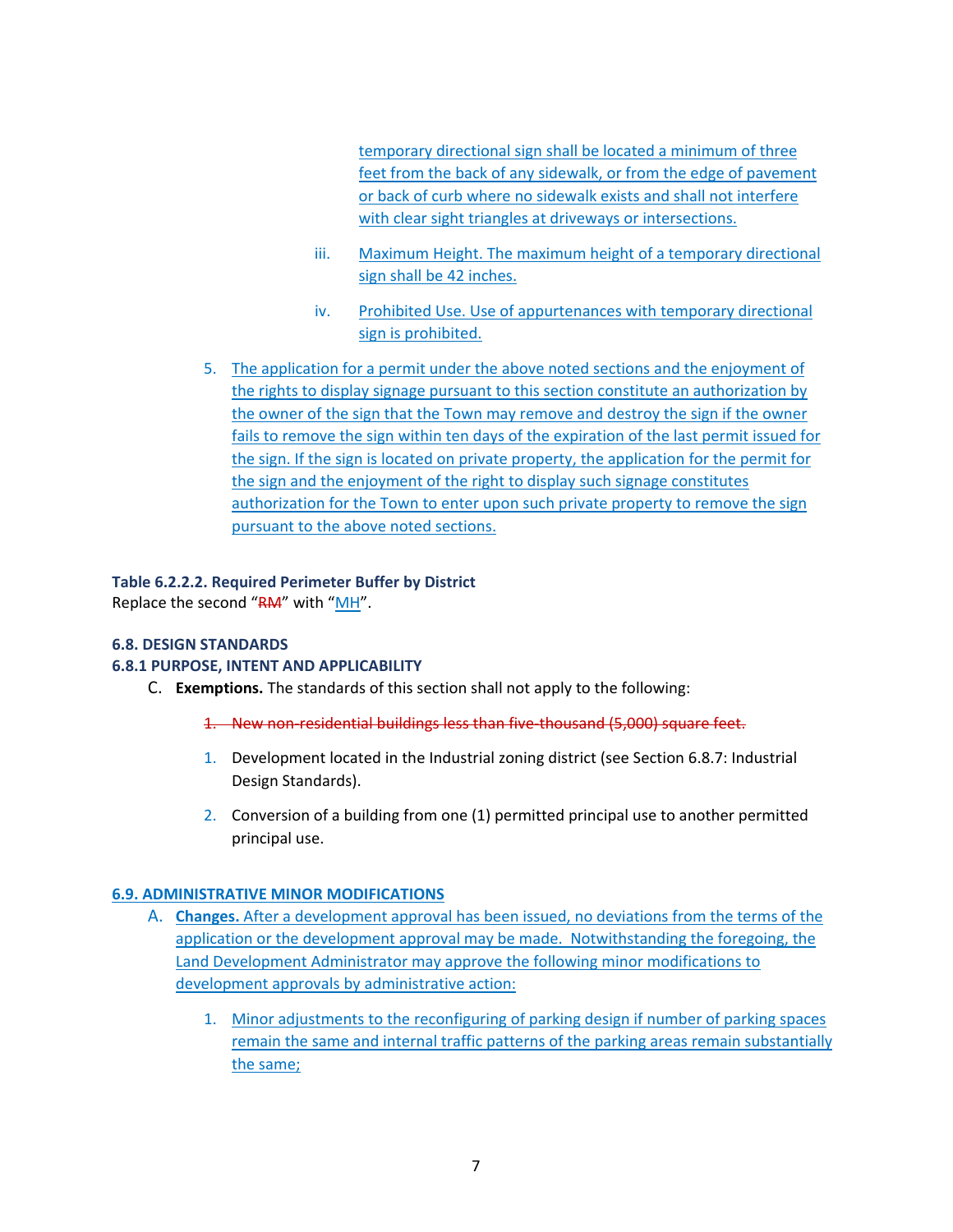- 2. Minor adjustments for changing landscape material and arrangements to the extent remaining in compliance with LDO standards and any express conditions of a development approval;
- 3. Minor adjustments to the location of streets, sidewalks, and lot boundary lines to account for discovered field conditions of rock, topography, riparian areas, or wetlands, which would make the original design impracticable;
- 4. Minor adjustments to residential development phasing lines that do not affect (i) any express conditions of a development approval; or (ii) the timing for construction of development amenities
- 5. *(New from Planning Board)* Minor adjustments to mail kiosk locations based on postal service issues or field conditions of rock, topography, riparian areas, or wetlands, which would make the original design impracticable.

# **11.7. DEFINITIONS**

# **M**

*Main Street Corridor:* For the purposes of General Commercial (GC) setback reductions, the Main Street Corridor includes South Main Street between Highway 401 and Young Street and is measured three hundred feet (300') in each direction from the Main Street centerline.

# **P**

*Public facilities*: A facility housing government offices, shops, maintenance and repair centers, equipment, and outdoor storage yards.

# **APPENDIX A – LDO HANDBOOK**

# **2.3. REZONING (ZONING MAP AMENDMENT)**

Step 1: Optional Pre‐Application Conference

Step 2: Application Submittal

Step 3: Staff Review

Step 4: Neighborhood Meeting

Step 45: PB Public Meeting

Step 56: BOC Legislative Hearing

Step  $67$ : BOC Decision and Notification of Decision

D. **Neighborhood Meeting.** The purpose of a Neighborhood Meeting is to be transparent and allow the public to be involved in planning processes. These meetings allow citizens to hear form applicants and review proposals before they are considered by the Planning Board and Board of Commissioners. The Neighborhood Meeting also gives the applicant the opportunity to adjust proposals prior to a case being considered by the Planning Board and Board of Commissioners. An Applicant shall conduct a Neighborhood Meeting prior to the first meeting of the Planning Board at which the application will be considered. Requirements of the meeting are as follows: